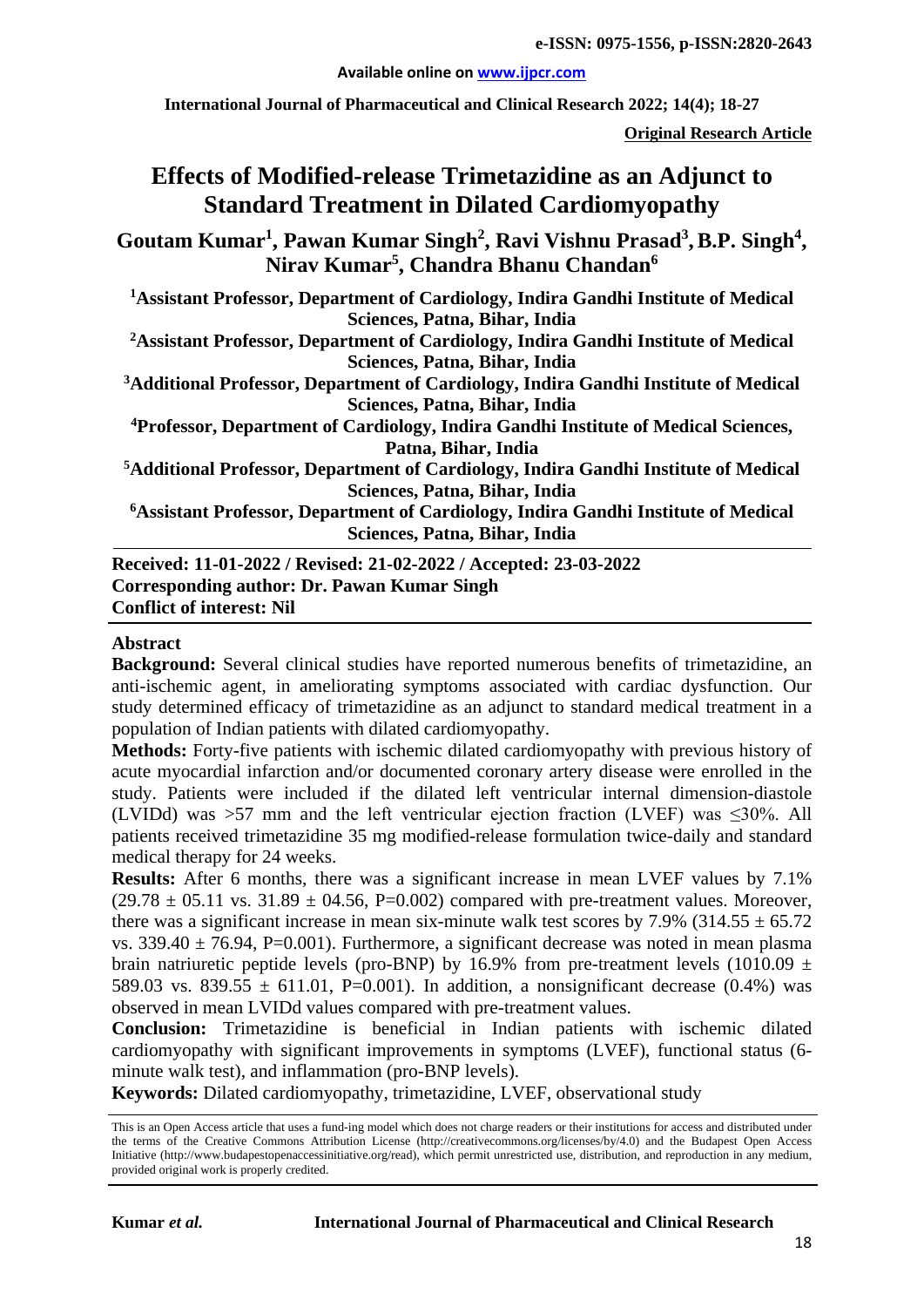## **Introduction**

Dilated cardiomyopathy (DCM) is characterized by ventricular dilation and systolic dysfunction of one or both ventricles. It is a primary cardiomyopathy seen in approximately 25% of all patients presenting with cardiac failure. Main features of DCM include increasing systolic and diastolic ventricular volumes with decreasing left ventricular ejection fraction (LVEF) below 40%.[1] Despite considerable advances in therapeutics, DCM continues to be a leading cause of morbidity and mortality in developed countries. With a projected prevalence of 1:2500 in the United States, DCM constitutes the third most common cause of cardiac failure and the most frequent reason for heart transplantation.[2] However, the prevalence of DCM is considerably higher in underdeveloped and tropical countries than in developed countries.[1]

Therapeutic classes of drugs that are used for management of DCM include angiotensin-converting enzyme (ACE) inhibitors, angiotensin II receptor blockers (ARBs), and beta-blockers.[1] Trimetazidine (TMZ) is a key metabolic modulator that inhibits the long-chain mitochondrial enzyme 3-ketoacyl coenzyme A thiolase, a key enzyme in the beta-oxidation pathway.[3] This subsequently leads to inhibition of myocardial fatty acid uptake and oxidation and consequent stimulation of glucose oxidation.[4] Hence, TMZ acts by improving myocardial substrate utilization with a shift of energy production from free fatty acids (FFAs) to the more energyefficient pathway of glucose oxidation.[3]A hypo perfused myocardium benefits from a shift towards glucose oxidation because compared with fatty acids, a greater number of moles of adenosine triphosphate (ATP) produced per mole of oxygen (~12%) are consumed for glucose. This results in improvement in both left ventricular systolic and diastolic function in patients with DCM.[5–9] TMZ has been seen to act as an anti-ischemic agent without exerting an effect on myocardial oxygen consumption, coronary blood flow, contractility, blood pressure, or heart rate.[7] Therefore, unlike conventional drugs, TMZ has no significant negative inotropic or vasodilatory properties at rest or during exercise; hence, it can be excellently combined with conventional pharmacotherapy, used as add-on therapy, as well as substitution therapy when conventional drugs are not tolerated.[10]

Several short- and long-term clinical studies have reported numerous benefits of TMZ in patients with DCM, including symptomatic relief, improvement of clinical status, reduction of ventricular volume, improvement of LV systolic and diastolic function, anti-inflammatory action resulting in production of low Creactive protein (CRP) levels, and antioxidant action, with subsequent improvement of endothelial dysfunction.[9,11] In a meta-analysis that included 19 randomized controlled trials (RCTs) involving 994 patients with chronic heart failure, TMZ was seen to improve clinical symptoms and cardiac function, reduce hospitalization for cardiac causes, and decrease serum levels of brain natriuretic peptide (BNP) and CRP.[12]

Given the unmet need for treatment of DCM in Indian patients, the promising pharmacological and pharmacodynamic profile, and the demonstrated treatment potential of TMZ, this study sought to evaluate its effects as an adjunct to standard medical treatment and compare these effects before and after treatment.

## **Methods**

## **Study design**

This was a prospective, open-labelled, single-centered, comparative,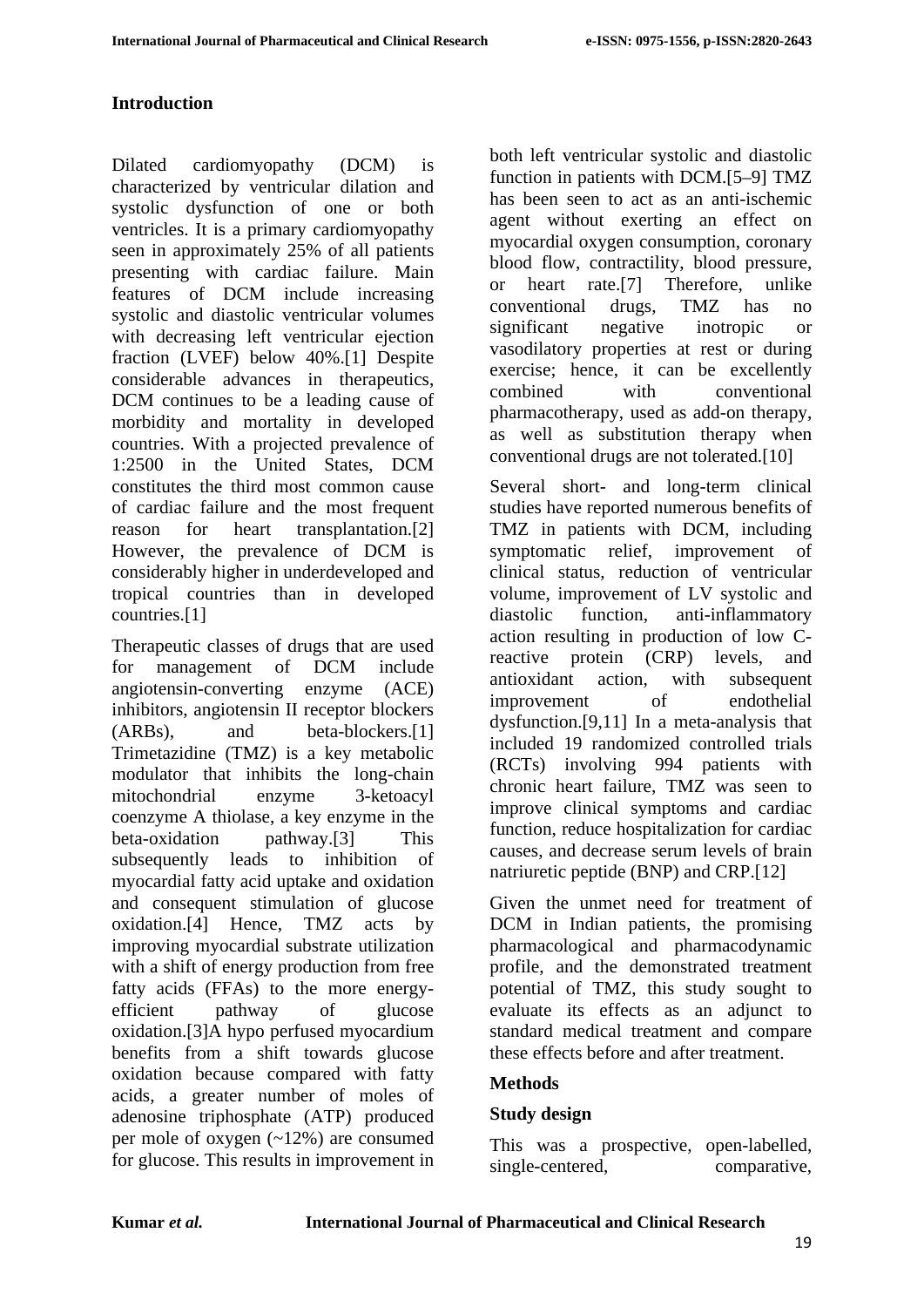observational, phase 4 study. All patients who fulfilled the inclusion criteria were enrolled in the study to receive TMZ (35 mg modified-release formulation twicedaily) following standard medical treatment for DCM. The planned duration of treatment for each patient was approximately 24 weeks.

## **Patient enrolment**

All consecutive stabilized adult patients with decompensated heart failure and receiving standard medical therapy who attended the intensive cardiac care unit (ICCU) and outpatient department (OPD) of the igims for routine medical care were enrolled in the study. This included patients with previous history of acute myocardial infarction and/or documented coronary artery disease on previous coronary angiography (CAG), idiopathic cardiomyopathy, or dilated left ventricular internal dimension-diastole, LVIDd >57 mm, and LVEF <30%. Patients with valvular cardiomyopathy, renal impairment, chronic obstructive pulmonary disease, or other severe comorbid conditions, with known active neoplasms, or an orthopedic or neurological illness that could limit the ability to exercise were excluded.

All patients provided written informed consent prior to enrolment. This study was conducted in accordance with principles of the Declaration of Helsinki and in full conformity with relevant regulations, including guidelines of the International Conference of Harmonisation Good Clinical Practice (ICH-GCP).

## **Study of left ventricular function**

All patients underwent transthoracic echocardiogram following guidelines of the American Society of Echocardiography. Parasternal and apical views were used to calculate dimensions and evaluate the global and regional LV function. Various 2D echocardiographic and Doppler indices, including left ventricular end-diastolic dimensions and volumes (LVEDDs, LVEDVs), left ventricular end-systolic dimensions and volumes (LVESDs, LVESVs), LVEF, stroke volume (SV), and fractional shortening (FS) were recorded. LV dimensions were obtained from the parasternal long-axis view and LV volumes from apical four- and twochamber views by using the modified Simpson's rule, from which ejection fraction was automatically calculated as the difference between end-diastolic volume and end-systolic volume normalized to end-diastolic volume.

# **Image analysis**

All echocardiograms were performed using the iE33 xMATRIX Echocardiography System (Philips, Amsterdam, Netherlands).

# **Endpoints**

The primary endpoint was improvement in LVEF and other echocardiographic parameters at 6 months. Secondary outcomes included evolution of patients' functional status (New York Heart Association [NYHA] class and 6-minute walk test) and change in highly sensitive plasma C-reactive protein (hs-CRP) and pro-brain natriuretic peptide (pro-BNP) concentrations. Patients' functional status (NYHA class) and exercise tolerance (6 minute walk test) were recorded at enrolment and at 6 months. Plasma hs-CRP and pro-BNP levels were measured at baseline and at 6 months. Severity of adverse events (AEs) was assessed by the investigator and categorized into mild (barely noticeable), moderate (patient uncomfortable), and severe (severe discomfort).

## **Statistical analysis**

All values are given as mean  $\pm$  SD or percentages where appropriate. Differences in mean values between baseline (pre-) and post treatment values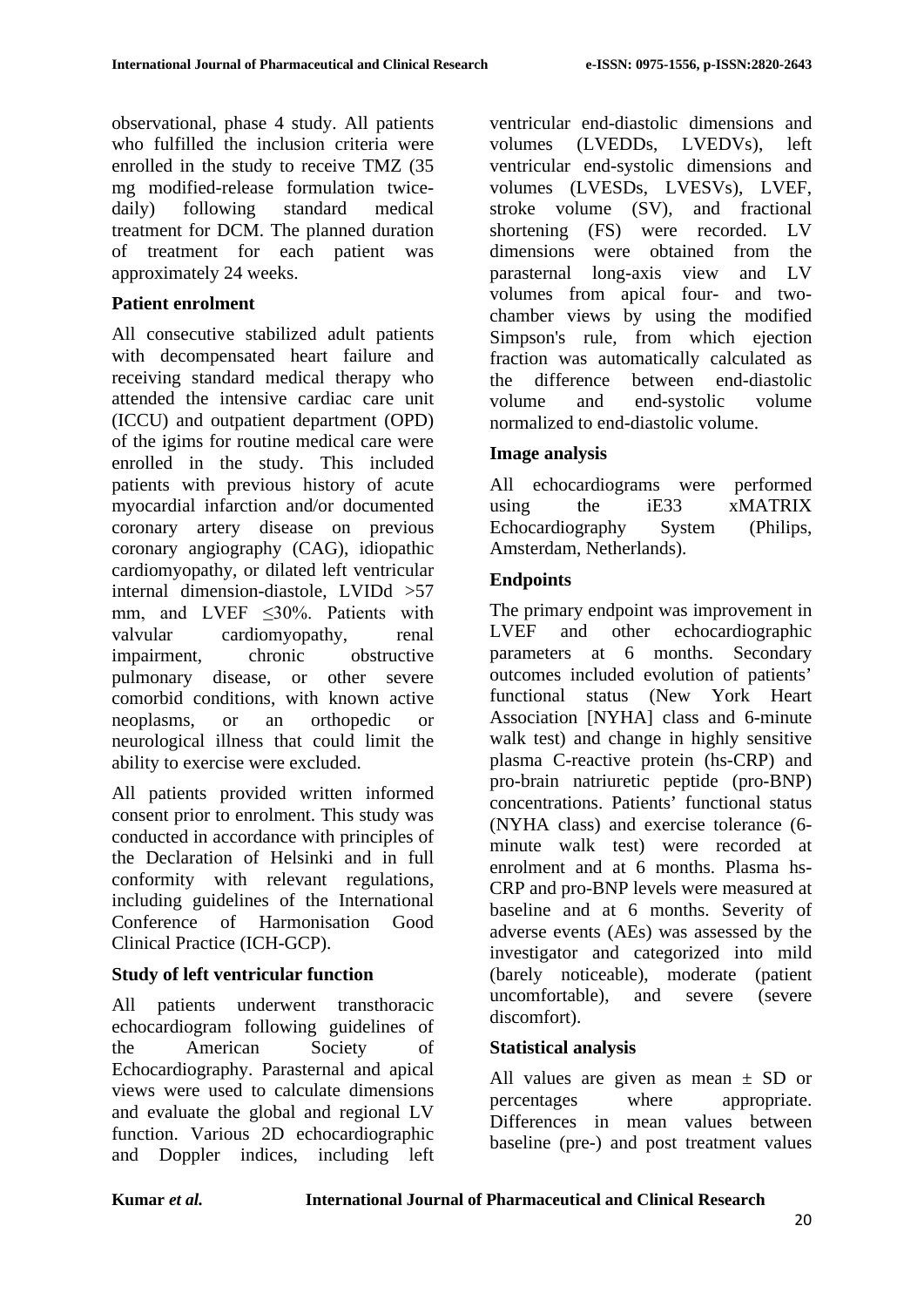were assessed using the two-tailed Student's t-test. Categorical variables were analyzed using the Chi-square test or Fisher's exact test. All calculated P values are two-tailed and considered significant when  $\leq 0.05$ . The sample size required to determine the difference between groups was calculated based on the historical size of the cohort. At 80% power and by the use of a two-sided confidence interval (CI) of 95%, assuming a 10% dropout rate, a minimum of 45 patients were needed to be included per group.

## **Results**

A total of 45 patients with heart failure post stabilization were included in the study. The mean age of patients was 47.36  $\pm$  11.22 years and 73.3% were men. Baseline characteristics of patients are presented in **Table 1**.

| <b>Characteristic</b>        |                    |
|------------------------------|--------------------|
| Age, mean $\pm$ SD, n=45     | $47.36 \pm 11.22$  |
| Female, $n\%$ )              | 12(26.7)           |
| Heart rate (beats/min)       | $92.23 \pm 07.60$  |
| Blood pressure (mm Hg)       | $103.18 \pm 07.39$ |
| Hemoglobin $(g/dL)$          | $11.92 \pm 01.79$  |
| Creatinine $(mg/dL)$         | $1.17 \pm 0.15$    |
| Blood sugar levels $(mg/dL)$ | $124.57 \pm 38.82$ |

|  |  | Table 1: Baseline and demographic characteristics of patients |  |  |
|--|--|---------------------------------------------------------------|--|--|
|  |  |                                                               |  |  |

Values are presented as mean  $\pm$  SD unless specified

HDL: high density-level cholesterol, LDL: low density-level cholesterol, NS: not significant, SD: standard deviation, TMZ: trimetazidine

At before treatment, the mean creatinine was 1.17 mg/dL; after treatment, this value

showed an insignificant increase by 1.7% from pre-treatment levels (**Table 1**).

At 6 months, a statistically significant increase was noted in mean LVEF values after treatment by 7.1% (29.78  $\pm$  05.11 vs. 31.89  $\pm$  04.56, mean difference: 2.11  $\pm$ 04.46, P=0.002, n=45) (**Figure 1**).



**Figure 1: Changes in mean left ventricular ejection fraction (LVEF) at baseline and at 6 months**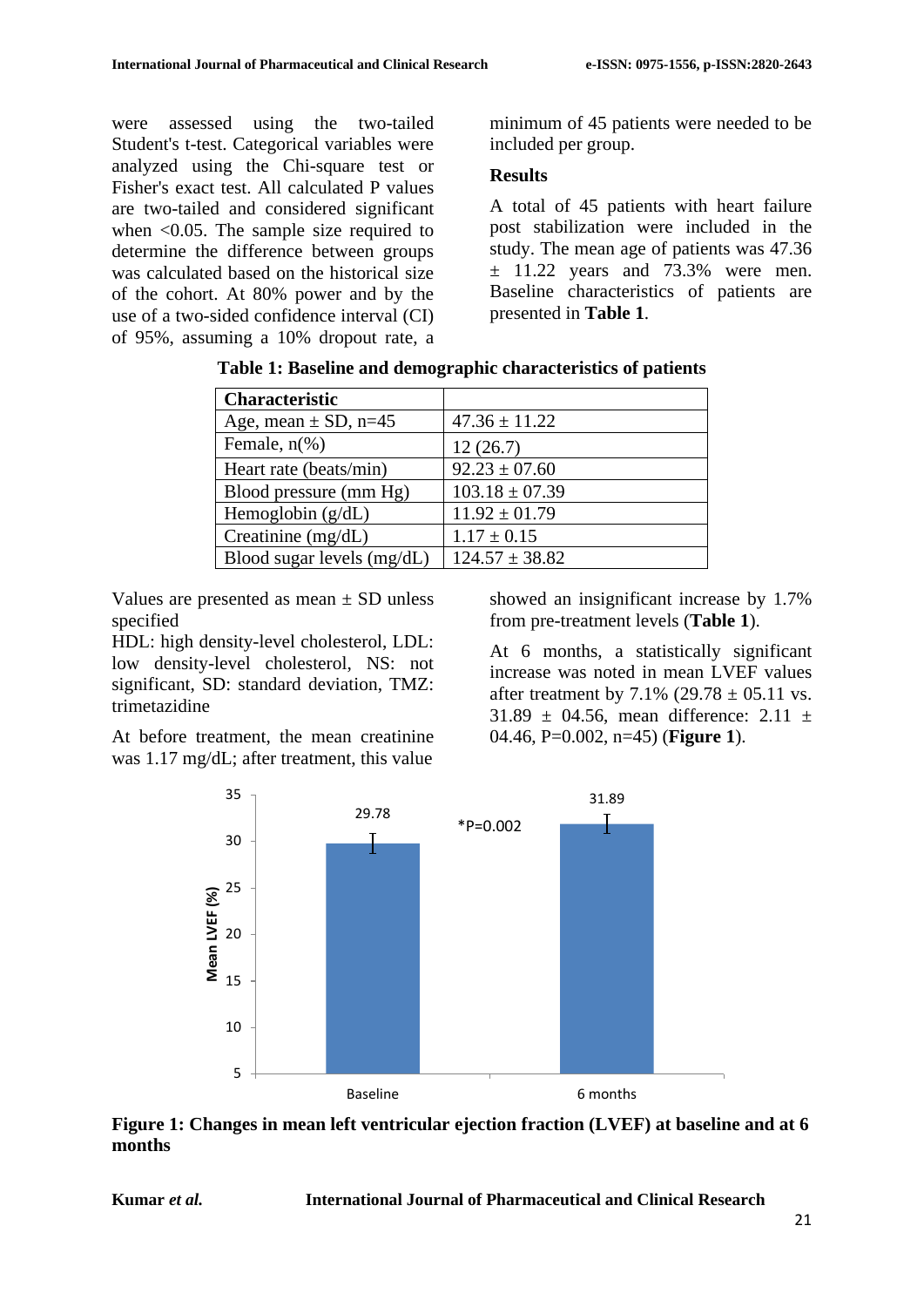In addition, a significant increase was noted in mean 6-minute walk test scores by 7.9% after treatment with TMZ (314.55

 $\pm$  65.72 vs. 339.40  $\pm$  76.94, mean difference:  $24.86 \pm 47.51$ , P=0.001, n=42) (**Figure 2**).



**Figure 2: Changes in mean 6-minute walk test scores at baseline and at 6 months**

On the other hand, a significant decrease was noted in mean BNP levels by 16.9% from pretreatment levels  $(1010.09 \pm$ 

589.03 vs. 839.55  $\pm$  611.01, mean difference:  $-170.54 \pm 299.90$ , P=0.001, n=42) (**Figure 3**).



**Figure 3: Changes in mean brain natriuretic peptide (BNP) levels at baseline and at 6 months**

Moreover, a nonsignificant decrease (0.4%) was seen in mean LVIDd values

compared with pretreatment values (**Figure 4**).

#### **Kumar** *et al.* **International Journal of Pharmaceutical and Clinical Research**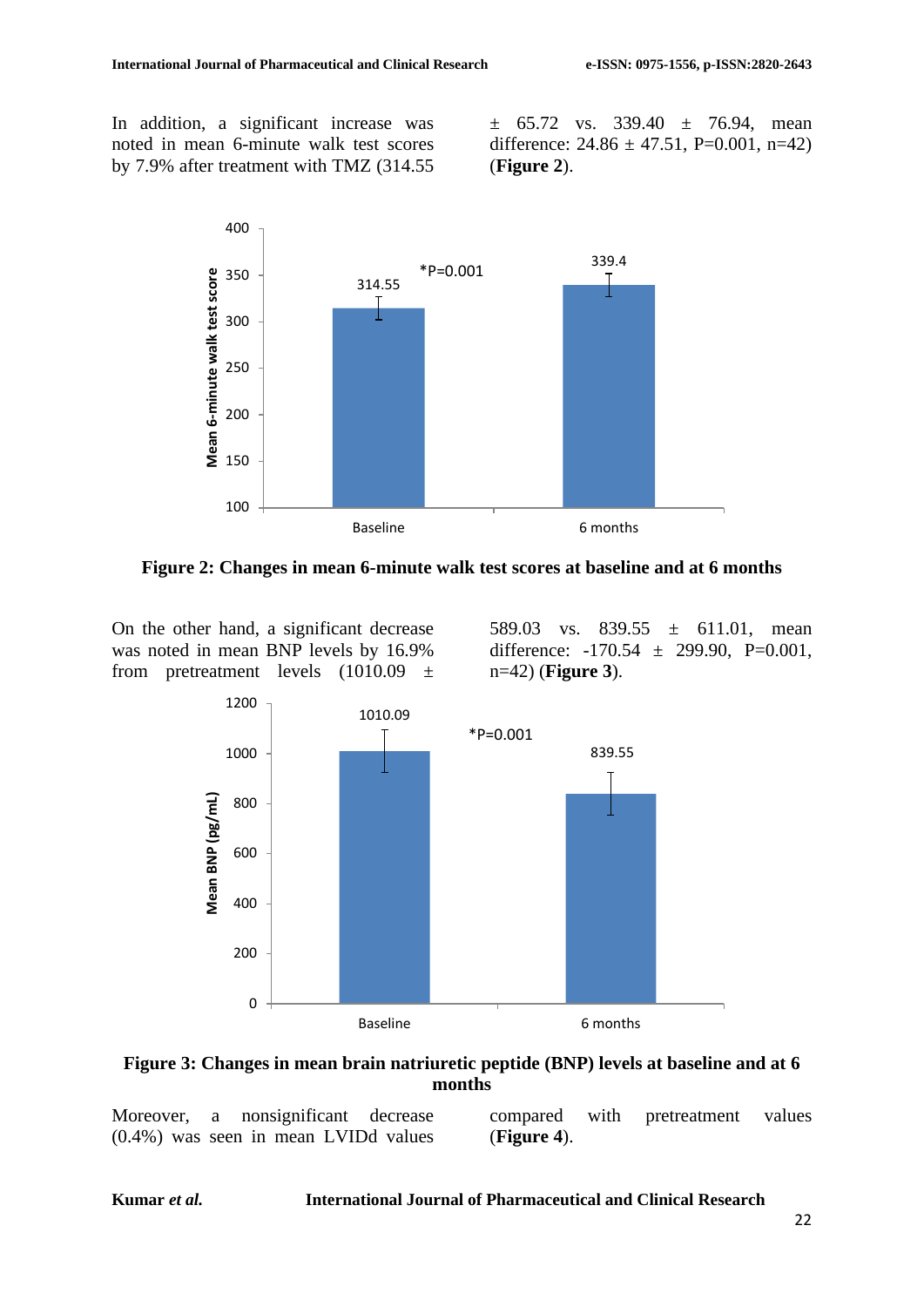

#### **Figure 4: Changes in mean left ventricular internal dimension-diastole (LVID [d]) at baseline and at 6 months**

Furthermore, a nonsignificant decrease in mean levels of triglycerides by 6.6% was observed during the study. Interestingly, there was a significant decrease in mean LDL levels after treatment by 11.2% compared with pre-treatment levels (84.17  $\pm$  26.80 vs. 74.75  $\pm$  20.54, mean difference:  $-9.42 \pm 24.14$ , P=0.025); a nonsignificant increase by 4.2% in mean HDL levels and a significant decrease in the mean heart rate by 3.9% were also noted compared with pre-treatment values  $(92.23 \pm 07.60 \text{ vs. } 88.64 \pm 07.42 \text{ , mean})$ difference:  $-3.59 \pm 06.55$ , P=0.001) **(Figure 5)**.



**Figure 5a: Changes in mean LDL levels from baseline and at 6 months**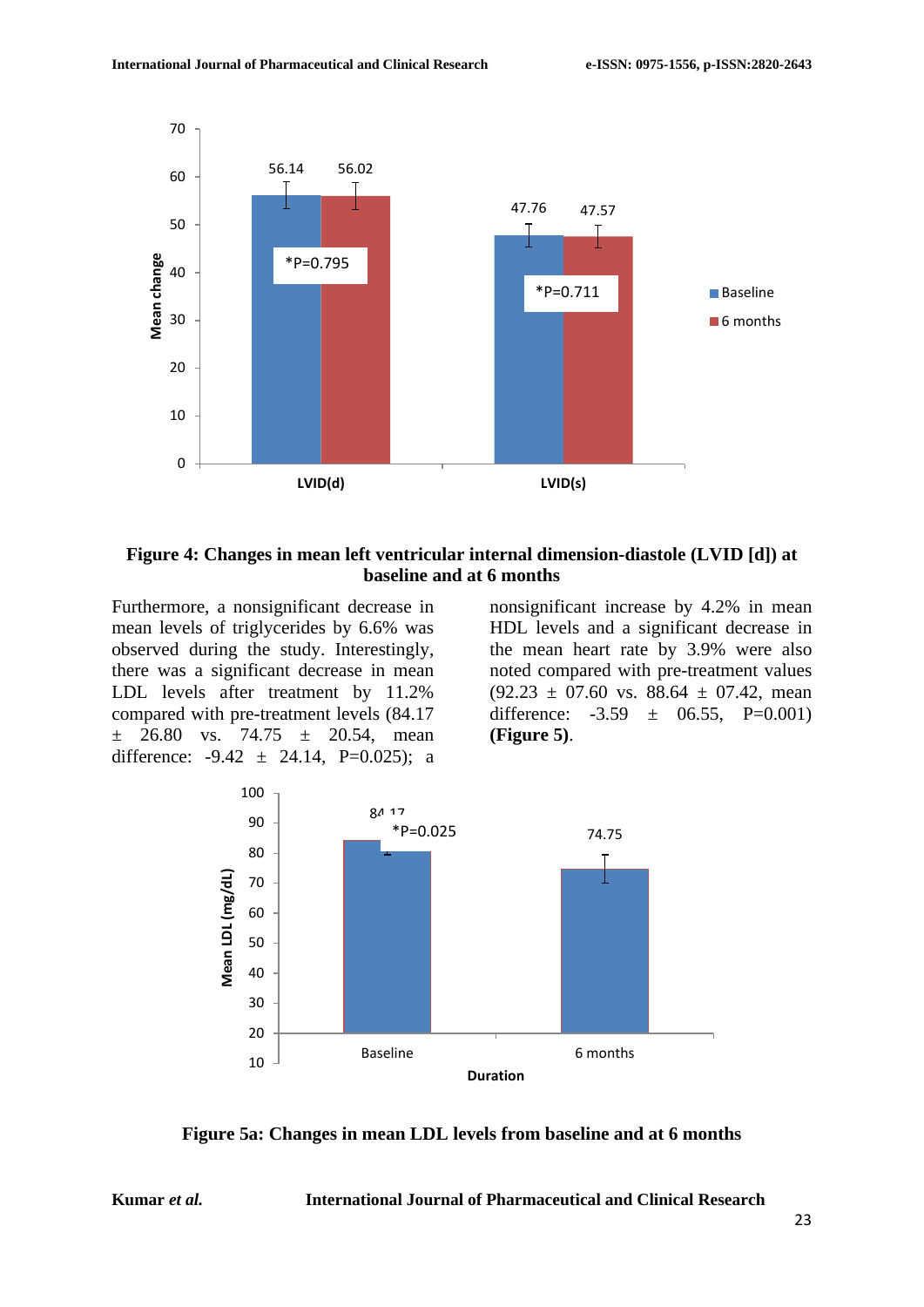

**Figure 5b: Changes in mean HDL levels from baseline and at 6 months**



**Figure 5c: Changes in mean triglyceride levels from baseline and at 6 months**

#### **Discussion**

The present study demonstrated that addition of TMZ to standard medical therapy for DCM improves patients' symptoms and functional status, including LVEF and performance on 6-minute walk test. Although nonsignificant, there was improvement in the LV dimension and systolic function. Reduction in levels of BNP, which is a marker of intrinsic cardiac dysfunction, following treatment with TMZ demonstrates its efficacy in amelioration of symptoms.

In various RCTs that have been published to date, TMZ has been reported to demonstrate significant improvement in heart failure,[9] left ventricular enddiastolic volume,[6] wall thickness score index,[13] wall motion score index at rest,[7] peak oxygen volume,[13] and inflammation assessed by plasma levels of CRP.[9,14] Functional and echocardiographic observations in this study are similar to those observed in previous short- and long-term studies and hence confirm and support these findings.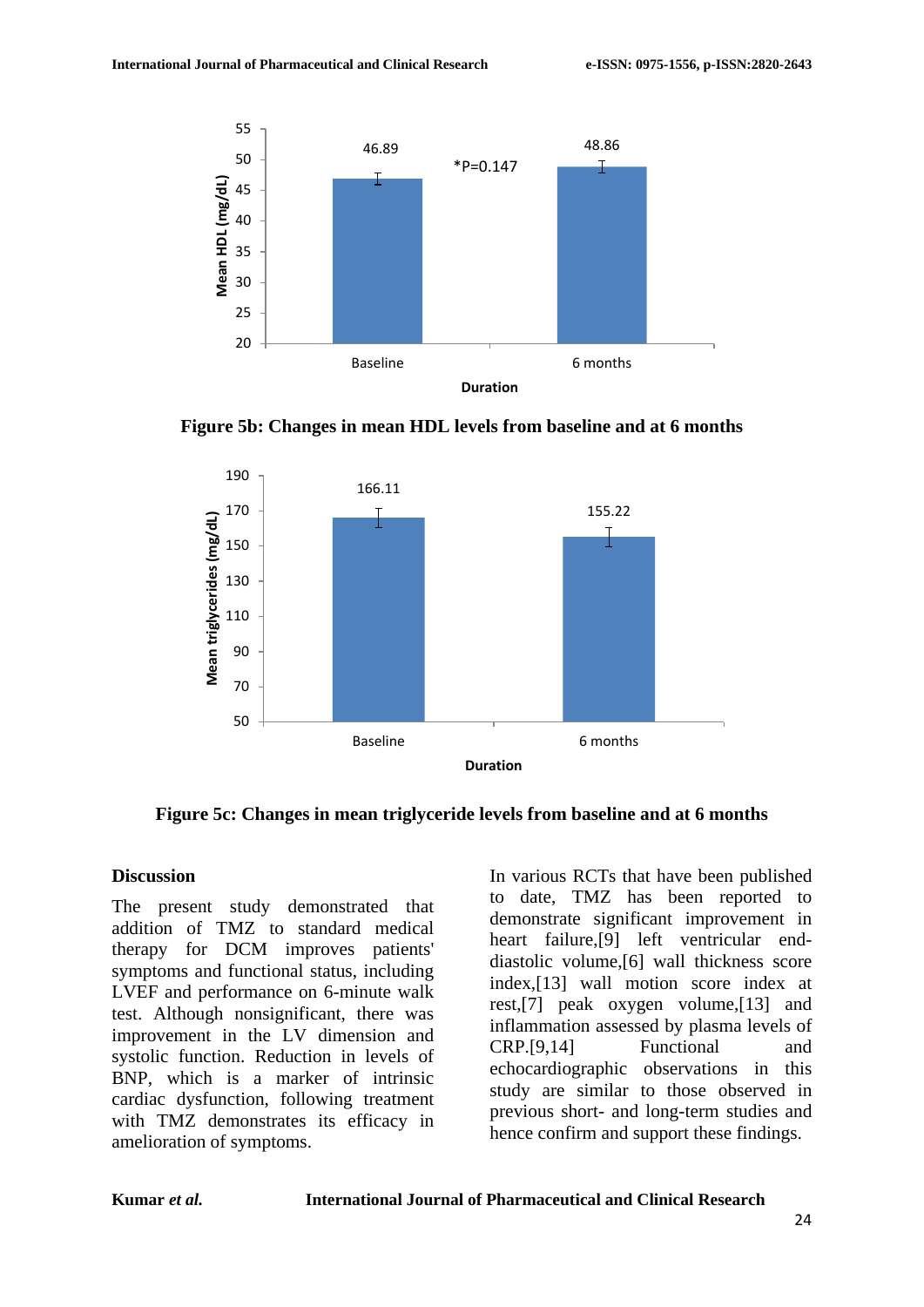In an RCT that assessed the long-term (24 months) effect of TMZ (20 mg thricedaily) on myocardial perfusion in 200 patients aged  $54.7 \pm 12$  years with ischemic left ventricular dysfunction and multivessel coronary artery disease, a significant decrease was reported in the frequency of anginal episodes per week  $(3.9 \text{ vs. } 5.7, \text{ P}<0.01)$  compared with placebo in 91% of patients. In addition, TMZ significantly lowered weekly nitroglycerin (glyceryl trinitrate) tablet consumption after 24 months. Moreover, a significant reduction was noted in summed stress and rest scores as well as ejection fraction of 23% (P<0.001) without significant changes in hemodynamic parameters. However, most importantly, TMZ resulted in reduction of mortality by 30%.[15]

In a single-center, open-labelled RCT, 61 patients with chronic heart failure were randomized to either receive TMZ (20 mg thrice-daily) in combination with their conventional treatment or were made to continue their usual therapeutic regimen for 4 years. Adjunctive TMZ with conventional treatment significantly reduced all-cause mortality by 56% and heart failure hospitalization by 47% and significantly improved LVEF and patient functional status, as was demonstrated by an increase in 6-minute walk test scores.<sup>[14]</sup>

Another RCT reported improvement in LVEF by 9.3% as well as cardiac volumes in patients with severe ischemic cardiomyopathy following a 6-month therapeutic regimen with TMZ.[5] Three other RCTs, including a study involving Bangladeshi patients, have reported a significant improvement in TMZ-induced clinical status and ejection fraction in diabetic patients with ischemic cardiomyopathy.[6,16,17] While Rosano et al. reported an increase in LVEF by 5.4% (P<0.05) in patients with diabetic ischemic cardiomyopathy following

treatment with TMZ,[16] we observed an improvement by 7.1% in our study; however, the patients in our study demonstrated a mean blood sugar level of  $124.57 \pm 38.82$  and, hence, can be considered as prediabetic.

In another RCT by Di Napoli et al., 6 month (24 weeks) TMZ treatment (20 mg thrice-daily) significantly improved exercise tolerance  $(P<0.01)$  and significantly reduced plasma BNP levels (P<0.001) in patients with ischemic cardiomyopathy.[18] Similar findings were noted in our study as well. TMZ was also reported to be beneficial in elderly patients with DCM (mean age: 78 years) as it improved their clinical condition and quality of life on both social and physical (MacNew Quality of Life) scales.[19]

Beneficial effects of TMZ are due to its unique mechanism of action that protects the myocardial cell against necrotic and apoptotic cell death. Preservation of LVEF following treatment with TMZ is due to the maintenance of integrity of cell membranes and mitochondrial structure and function.[20] Improvement in contractility and microvascular function may be due to an increase in glucose oxidation and subsequent resynthesis of glycolytic ATP, both of which are induced by TMZ. After TMZ treatment, there is an increase in energy metabolism in hibernated myocardial cells that leads to improvement in contraction. Additional benefits of TMZ include antiinflammatory and antioxidant effects.

This is an important observational study involving Indian patients on use of TMZ for treatment of DCM.[22] A major limitation of this study was a very small sample size consisting of only 45 patients and a relatively short study duration. Hence, additional studies involving a larger sample size of Indian patients and conducted for longer duration are warranted to strengthen the findings reported in this study.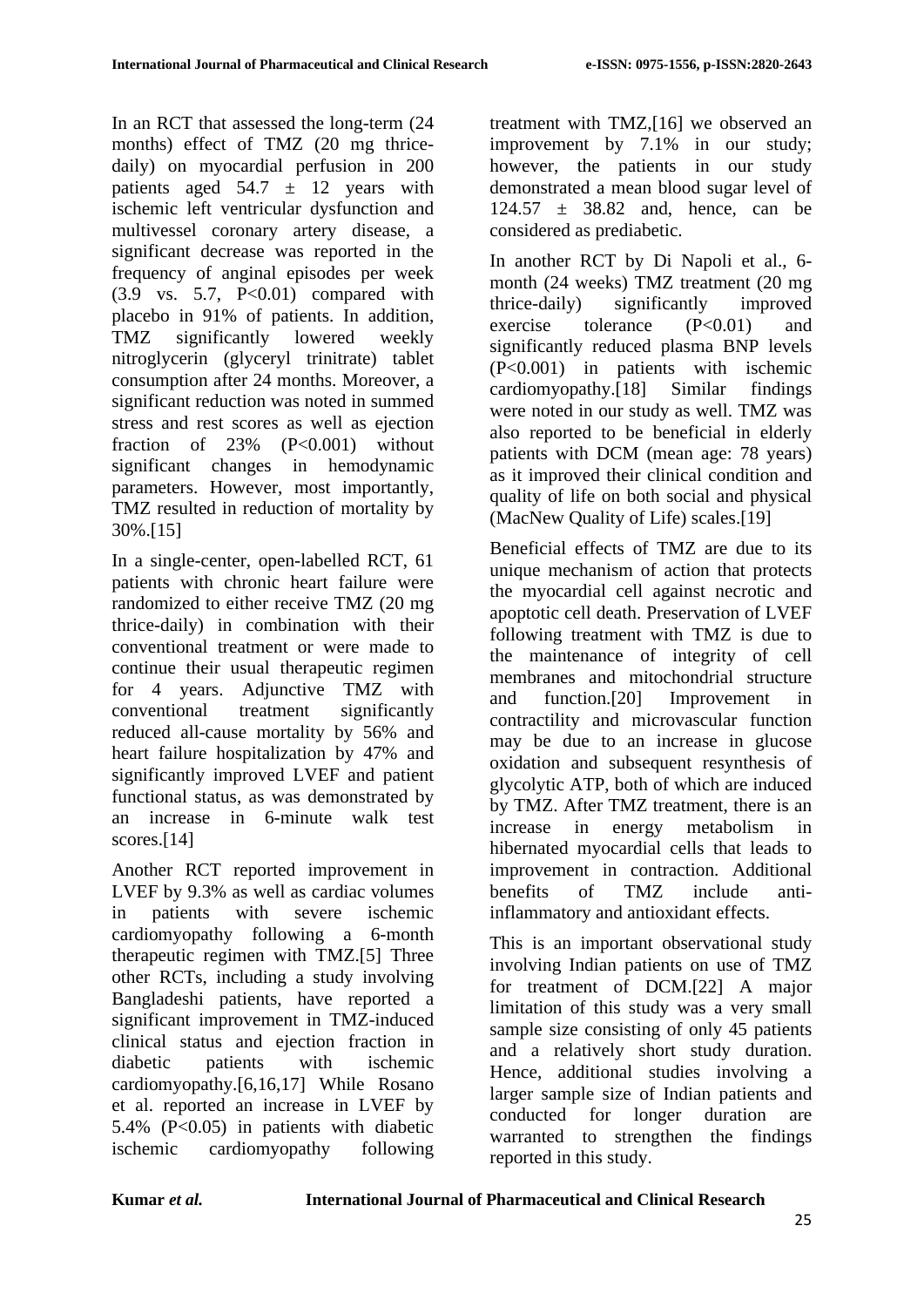## **Conclusions**

Adjunctive treatment with modifiedrelease TMZ (30 mg twice-daily) concurrently with standard medical treatment for 24 weeks significantly improved symptoms (LVEF), functional status (6-minute walk test), and inflammation (pro-BNP levels) in Indian patients with DCM. Trimetazidine could be an effective add-on treatment option for patients who have inadequately controlled angina despite conventional antianginal drugs.

#### **Conflicts of interest**

<<Please disclose>>

#### **Acknowledgments**

Medical writing assistance was provided by CBCC Global Research.

<<Please acknowledge all funding agencies and individuals/groups who contributed to this study>>

## **References**

- 1. Bozkurt B, Colvin M, Cook J, et al. Current Diagnostic and Treatment Strategies for Specific Dilated Cardiomyopathies: A Scientific Statement From the American Heart Association. *Circulation*. 2016;134(23):e579--e646.
- 2. Maron BJ, Towbin JA, Thiene G, et al. Contemporary definitions and classification of the cardiomyopathies: an American Heart Association Scientific Statement from the Council on Clinical Cardiology, Heart Failure and Transplantation Committee; Quality of Care and Outcomes Research and Functi. *Circulation*. 2006;113(14):1807-1816.
- 3. Dézsi CA. Trimetazidine in Practice: Review of the Clinical and Experimental Evidence. *Am J Ther*. 2016;23(3):e871-9.
- 4. Kantor PF, Lucien A, Kozak R, Lopaschuk GD. The antianginal drug

trimetazidine shifts cardiac energy metabolism from fatty acid oxidation to glucose oxidation by inhibiting mitochondrial long-chain 3-ketoacyl coenzyme A thiolase. *Circ Res*. 2000;86(5):580-588.

- 5. Brottier L, Barat JL, Combe C, Boussens B, Bonnet J, Bricaud H. Therapeutic value of a cardioprotective agent in patients with severe ischaemic cardiomyopathy. *Eur Heart J*. 1990;11(3):207-212.
- 6. Fragasso G, Piatti Md PM, Monti L, et al. Short- and long-term beneficial effects of trimetazidine in patients with diabetes and ischemic cardiomyopathy. *Am Heart J*. 2003;146(5):E18.
- 7. Lu C, Dabrowski P, Fragasso G, Chierchia SL. Effects of trimetazidine on ischemic left ventricular dysfunction in patients with coronary artery disease. *Am J Cardiol*. 1998;82(7):898-901.
- 8. Vitale C, Wajngaten M, Sposato B, et al. Trimetazidine improves left ventricular function and quality of life in elderly patients with coronary artery disease. *Eur Heart J*. 2004;25(20):1814-1821.
- 9. Di Napoli P, Taccardi AA, Barsotti A. Long term cardioprotective action of trimetazidine and potential effect on the inflammatory process in patients with ischaemic dilated cardiomyopathy. *Heart*. 2005;91(2):161-165.
- 10. Jatain S, Kapoor A, Sinha A, et al. Metabolic manipulation in dilated cardiomyopathy: Assessing the role of trimetazidine. *Indian Heart J*. 2016;68(6):803-808.
- 11. Tuunanen H, Engblom E, Naum A, et al. Trimetazidine, a metabolic modulator, has cardiac and extracardiac benefits in idiopathic dilated cardiomyopathy. *Circulation*. 2008;118(12):1250-1258.
- 12. Zhou X, Chen J. Is treatment with trimetazidine beneficial in patients